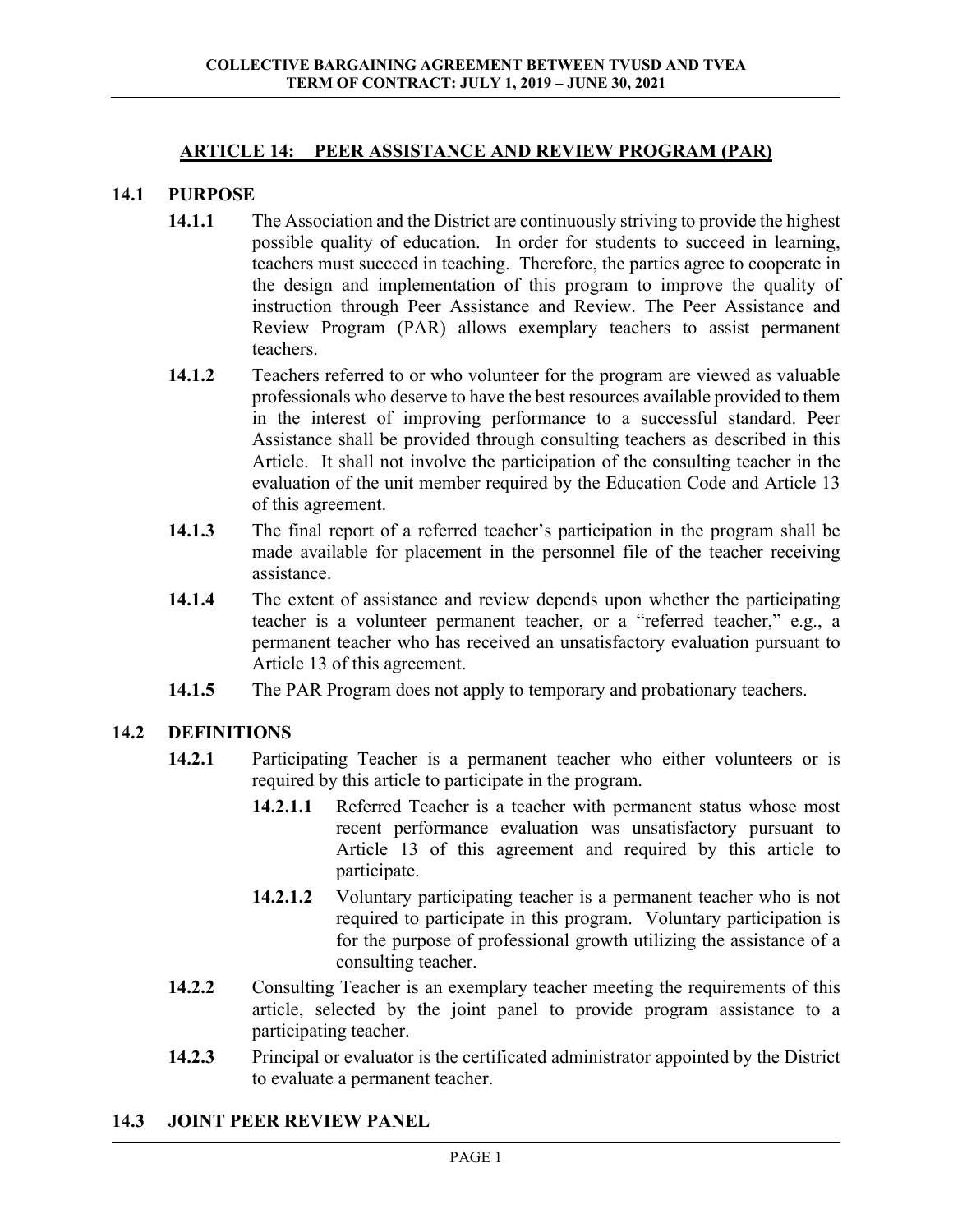- **14.3.1** The PAR Program shall be administered by a Joint Peer Review Panel ("The Panel"), which shall consist of seven (7) members, three (3) of whom shall be selected by the District, and four (4) of whom shall be permanent teachers who are chosen to serve by the Association. The Panel shall be chaired in the first year by a teacher and in the following year by a member selected by the District. The chair shall thereafter rotate on an annual basis between teacher and District members.
- **14.3.2** The term of service for teacher Panel members shall be staggered so that two (2) of the four (4) members shall be appointed each year for a 2-year term as follows: two (2) one-year terms and two (2) two-year terms. District Panel members and all subsequent teacher members shall serve for two (2) years. The appointments will be determined by May 15th.
- **14.3.3** The Panel shall establish its own meeting schedule. To meet and/or conduct business five (5) of the panel members, at least three (3) of the Association members and two (2) of the District members, must be present.
- **14.3.4** Teacher members of the Panel shall receive release time to be determined by the panel in order to perform their duties. Where practicable, the work of the Panel shall be completed during the regular teacher workday. When the Panel's work is completed during the regular teacher workday, the teacher members shall be compensated for two (2) hours at the Staff/Curriculum Development rate for substitute planning time.
- **14.3.5** If in carrying out their responsibilities as a member of the Panel, teachers find it necessary to work beyond their regular work day, they shall be compensated at the hourly rate for Staff/Curriculum Development.
- **14.3.6** The Panel shall make all decisions through consensus in the areas of appointments, recommendations to the Board, program plan, and recommended budget. In the absence of consensus, decisions will be made by an affirmative vote of at least five (5) panel members.

# **14.4 JOINT REVIEW PANEL RESPONSIBILITIES**

Responsibilities of the Panel shall include the following:

- (a) Providing annual training for the Panel members.
- (b) Adopting Rules and Procedures to effect the provisions of this Article and distributing them to all bargaining unit members.
- (c) Determining the number of Consulting Teachers in any school year, based upon participation in the PAR Program, the budget available and other relevant considerations.
- (d) Establishing the timeline, selection procedure, and selecting Consulting Teachers.
- (e) Selecting and providing training for Consulting Teachers prior to the Consulting Teacher's participation in the program.
- (f) Preparing written guidelines and necessary report forms for Consulting Teachers and their activities.
- (g) Reviewing reports prepared by Consulting Teachers by May  $30<sup>th</sup>$ .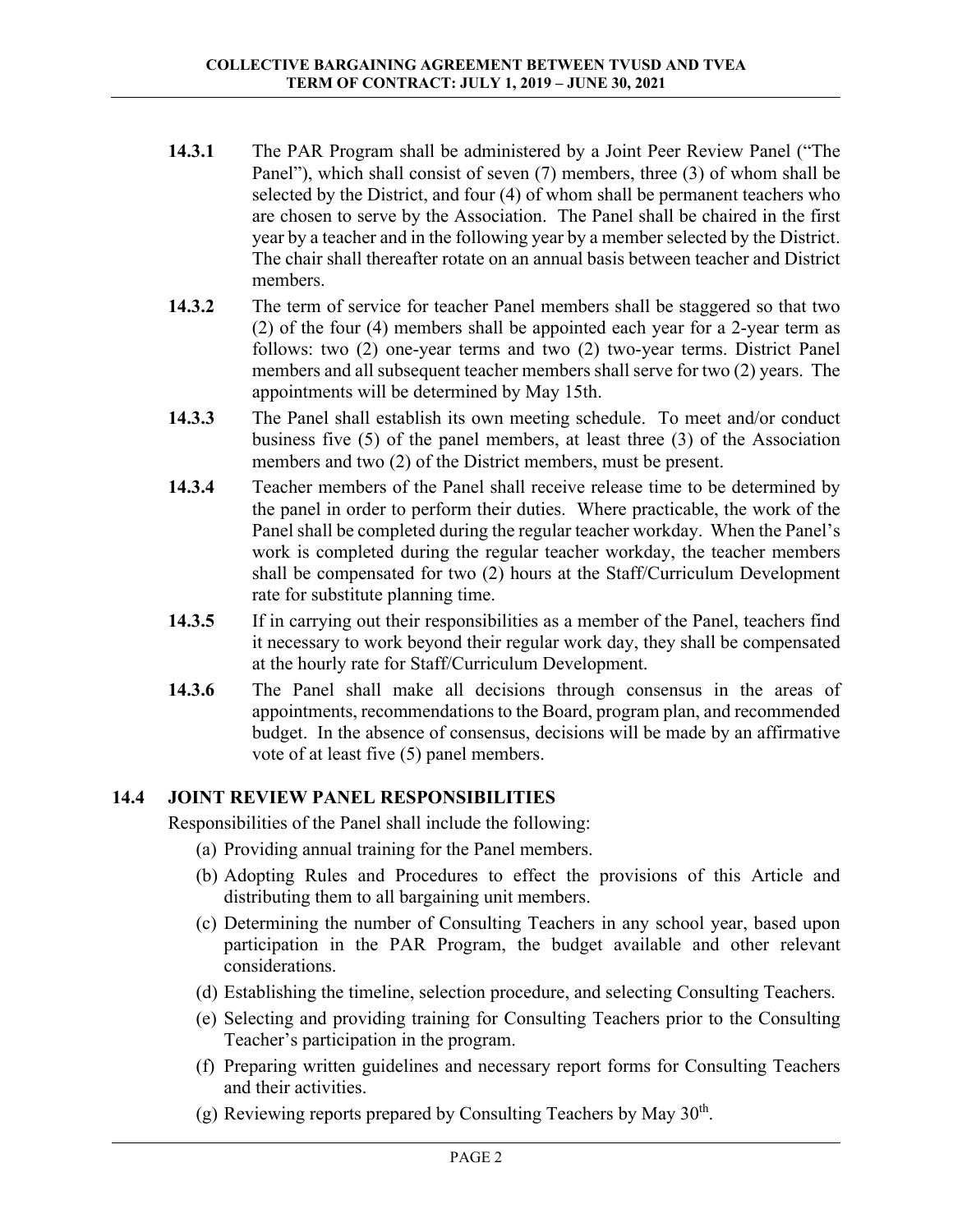- (h) Making a report to the Governing Board of the District concerning referred Participating Teachers, including forwarding the names of Participants, who after sustained assistance, are not able to demonstrate improvement to a successful standard.
- (i) Preparing an annual review of the impact of the PAR Program, including recommendations for improvement.
- (j) Developing an annual PAR program budget proposal within District's Business Support Services timelines. PAR program budget subject to Board approval.
- (k) Determining the caseload of the Consulting Teachers and assigning Consulting Teachers to Participating Teachers.
- (l) Determine eligibility of volunteer Participating Teachers and assigning Consulting Teachers to those eligible.

(m)Reviewing the performance of the Consulting Teacher.

All proceedings and materials related to evaluations, reports and other personnel matters shall be strictly confidential. Therefore, Panel members and Consulting Teachers may disclose such information only as necessary to administer this Article.

## **14.5 CONSULTING TEACHERS**

- (a) A Consulting Teacher is an exemplary teacher who provides assistance to a Participating Teacher pursuant to the PAR Program. Consulting Teachers shall have the following minimum qualifications:
- (b) A permanent teacher with at least three (3) active and consecutive years of substantial recent teaching experience in the District.
- (c) Demonstrated exemplary teaching ability, as indicated by, among other things, effective communication skills, subject matter knowledge, and mastery of a range of teaching strategies necessary to meet the needs of students in different contexts.
- (d) Demonstrated ability to communicate effectively both orally and in writing.
- (e) Demonstrated ability to work cooperatively and effectively with other teachers and administrators.
- (f) Demonstrated effective leadership skills and experience in working on school and/or District committees.

## **14.5.1 Application Process**

 A notice of vacancy will be posted at all sites in order to fill a Consulting Teacher position. Each applicant is required to submit three (3) references from individuals with specific knowledge of his/her expertise as follows:

A reference from at least one (1) site principal or immediate supervisor.

A reference from at least one (1) certificated colleague.

 All applications and references shall be treated with confidentiality. Applicants for Consulting Teacher position will submit a completed application by posted closing date.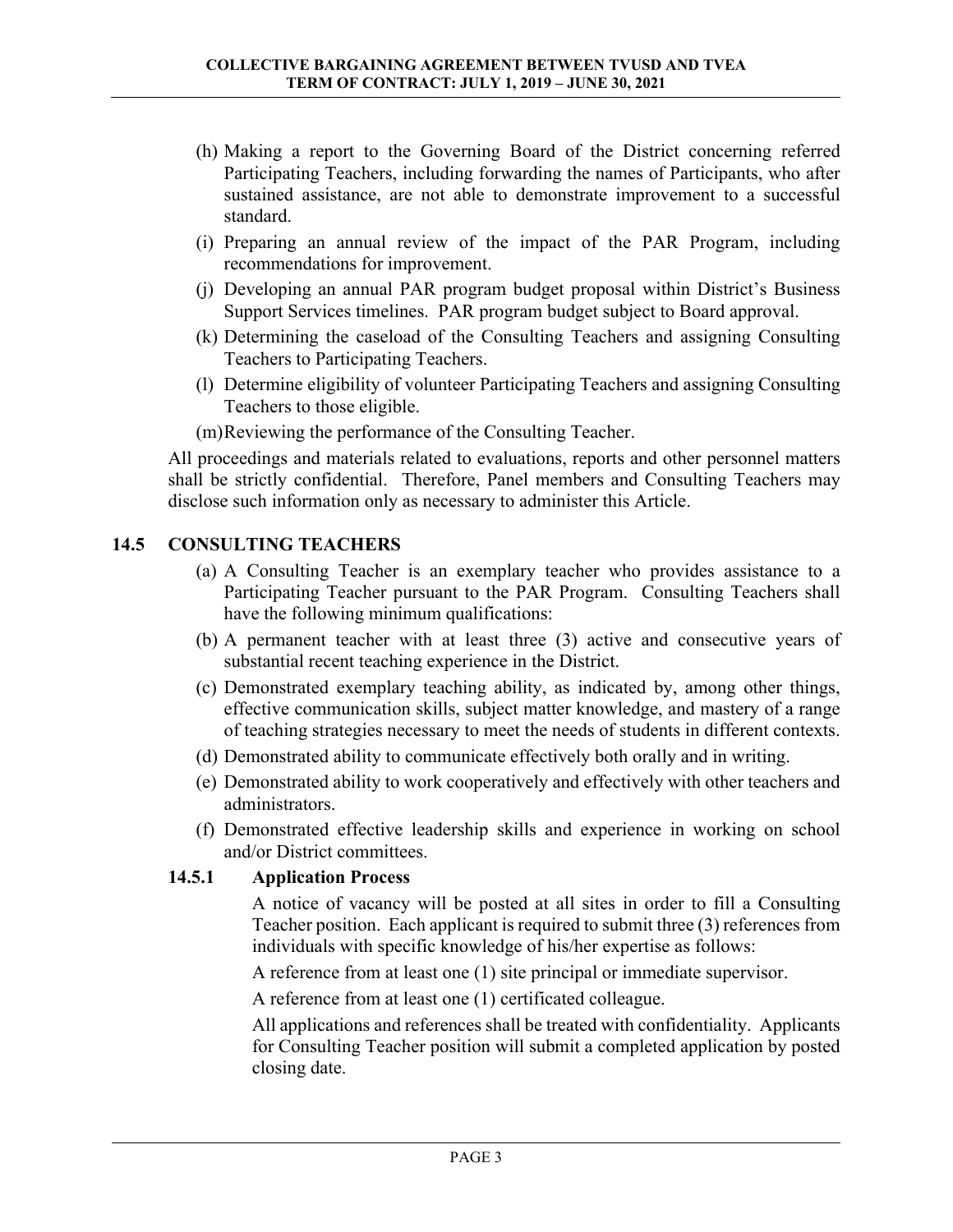## **14.5.2 Selection Process**

 Based on a review of the application, the Panel shall select candidates for an interview. Part of the interview process shall include the observation of each candidate at least once by no fewer than two (2) Panel members (one (1) administrator and one (1) teacher).

 Consulting Teachers shall be selected by a majority vote of the Joint Review Panel following completion of the application review process. The Panel, based upon participation in the PAR Program, the budget available, and other relevant considerations will determine the number of Consulting Teachers in any school year.

## **14.5.3 Terms and Conditions**

- **14.5.3.1** Consulting Teachers shall receive a stipend of \$3,000 per referred teacher, and/or \$2,000 per voluntary teacher, when assigned to provide peer assistance as described in this Article. The Panel may appropriately prorate stipends for partial year service. Funds shall be allocated for release of consulting teachers to provide services, workshops for participating teachers, administrative costs, and training or meetings. No more than two (2) participating teachers may be assigned to each consulting teacher.
- **14.5.3.2** The Panel may select one (1) or more consulting teachers as "Teacher on Special Assignment" with full or partial release (minimum of 50%). In the event that a consulting teacher is provided with full or partial release time to perform duties, no stipend shall be issued. No more than fifteen (15) participating teachers may be assigned to any full time released consulting teacher.
- **14.5.3.3** The Consulting Teacher's term will be one (1) year, and may be renewed by the panel for a total of three (3) consecutive years of service as a Consulting Teacher, provided that the annual service as a Consulting Teacher has been satisfactory to the Panel. A released Consulting Teacher may reapply after returning to the classroom for one (1) year.
- **14.5.3.4** Upon completion of the released Consulting Teacher's first year, the Consulting Teacher will have the right to return to his/her previous assignment. After the first year, Consulting Teachers will be guaranteed a teaching position for which they are credentialed or legally authorized; however, it may not be the same assignment or work site.
- **14.5.3.5** Consulting Teachers will be trained to understand the specific functions of the PAR Program. The Panel will monitor and evaluate the effectiveness of the Consulting Teacher and make decisions regarding their continuation in the program. The Panel may remove a Consulting Teacher from the position at any time because of the specific needs of the PAR Program (i.e. reduction in number of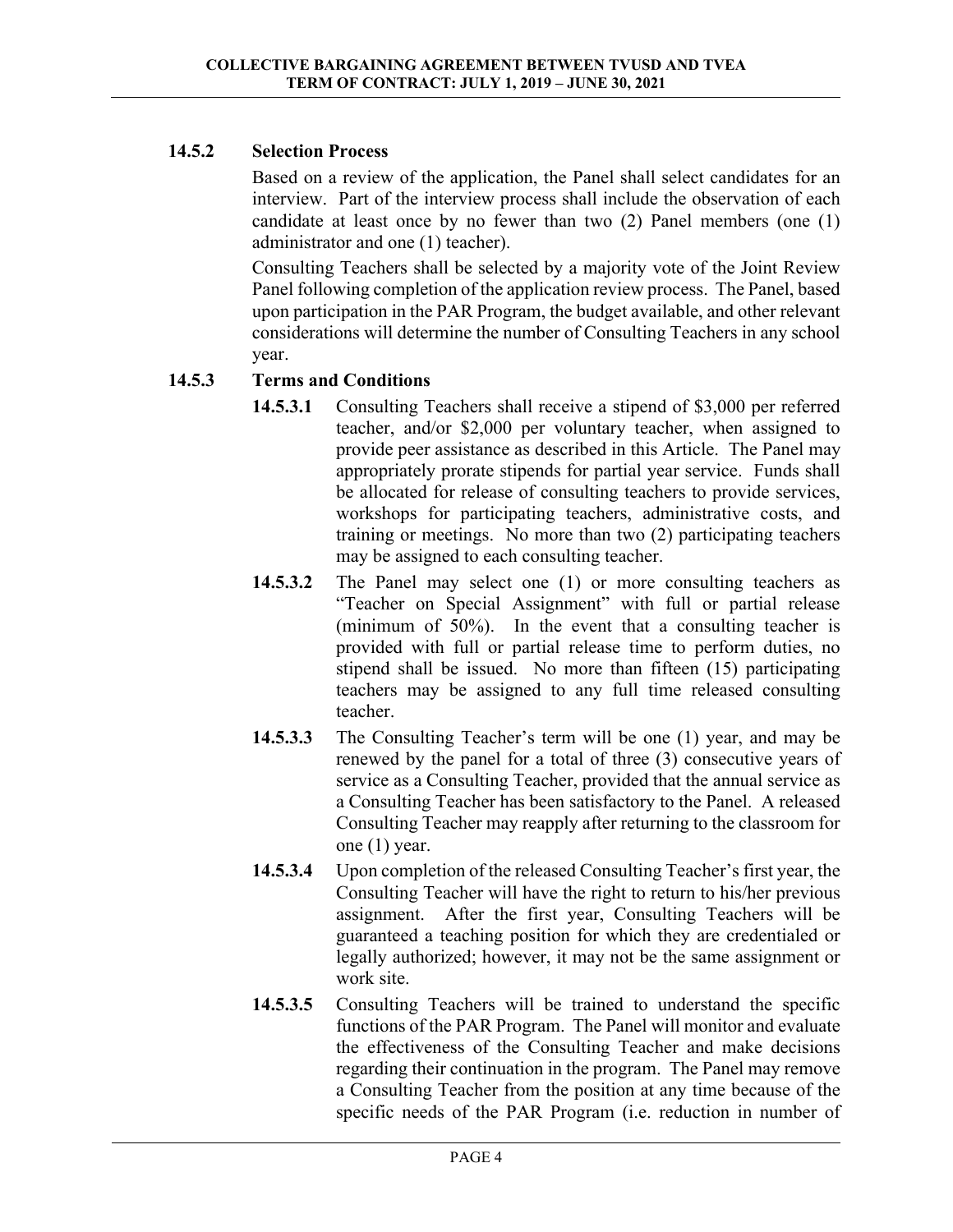participating teachers), not fulfilling Consulting Teacher responsibilities, or other just cause. Prior to the effective date of such removal, the Panel will provide the Consulting Teacher with a written statement of the reasons for the removal and, at the request of Consulting Teacher, will meet to discuss the reasons.

## **14.6 CONSULTING TEACHER RESPONSIBILITIES**

Responsibilities of Consulting Teachers shall include the following:

- (a) Establish mutually agreed upon performance goals with the Referred Teacher and principal/evaluator.
- (b) Provide consultative assistance to improve in the specific areas targeted by the principal/evaluator, in the case of the referred teacher, or the areas targeted by the Voluntary Teacher.
- (c) For referred teachers, conduct at least two (2) observations per month during periods of classroom instruction. For Voluntary Teachers, observations will be as outlined in the assistance plan developed by the Consulting Teacher and the Voluntary Teacher. The Voluntary Teacher assistance plan shall be submitted to the Joint Panel within fifteen (15) working days of the assignment.
- (d) Demonstrate effective teaching practices to the Participating Teacher and facilitate the observation of other exemplary teachers.
- (e) Access District resources to assist the Participating Teacher.
- (f) Provide a monthly log to the Referred Teacher and the Panel regarding the specific nature of assistance being provided for each objective, and meeting with the Referred Teacher on a regular basis.
- (g) Attend training as determined by the Panel.
- (h) The Consulting Teacher shall provide each Referred Teacher no less than fifteen (15) hours of assistance per trimester. Consulting Teachers shall assist Participating Teachers by demonstrating, observing, coaching, conferencing, referring or by other activities, which, in their professional judgment, will assist the Participating Teacher.
- (i) The Consulting Teacher shall complete monthly logs for referred teachers for the Panel and shall appear before the Panel on a regular basis as determined by the Panel to discuss the progress of the Participating Teacher. The written monthly logs shall at a minimum, include an assessment as to whether the referred teacher is demonstrating improvement and whether continued assistance is necessary.
- (j) The Consulting Teacher shall complete and submit a monthly log to the Panel reflecting observations and/or contact with the Voluntary Teacher and whether continued assistance is necessary.
- (k) The Consulting Teacher shall submit a Final Report by April  $15<sup>th</sup>$  to the referred teacher. The referred teacher may attach written comments and return the report to the Consulting Teacher within five (5) working days. His/her signature indicates receipt of the document, but not necessarily agreement with its contents. No later than May  $1<sup>st</sup>$ , the Final Report including any referred teacher's comments shall be submitted to the Panel and principal/evaluator.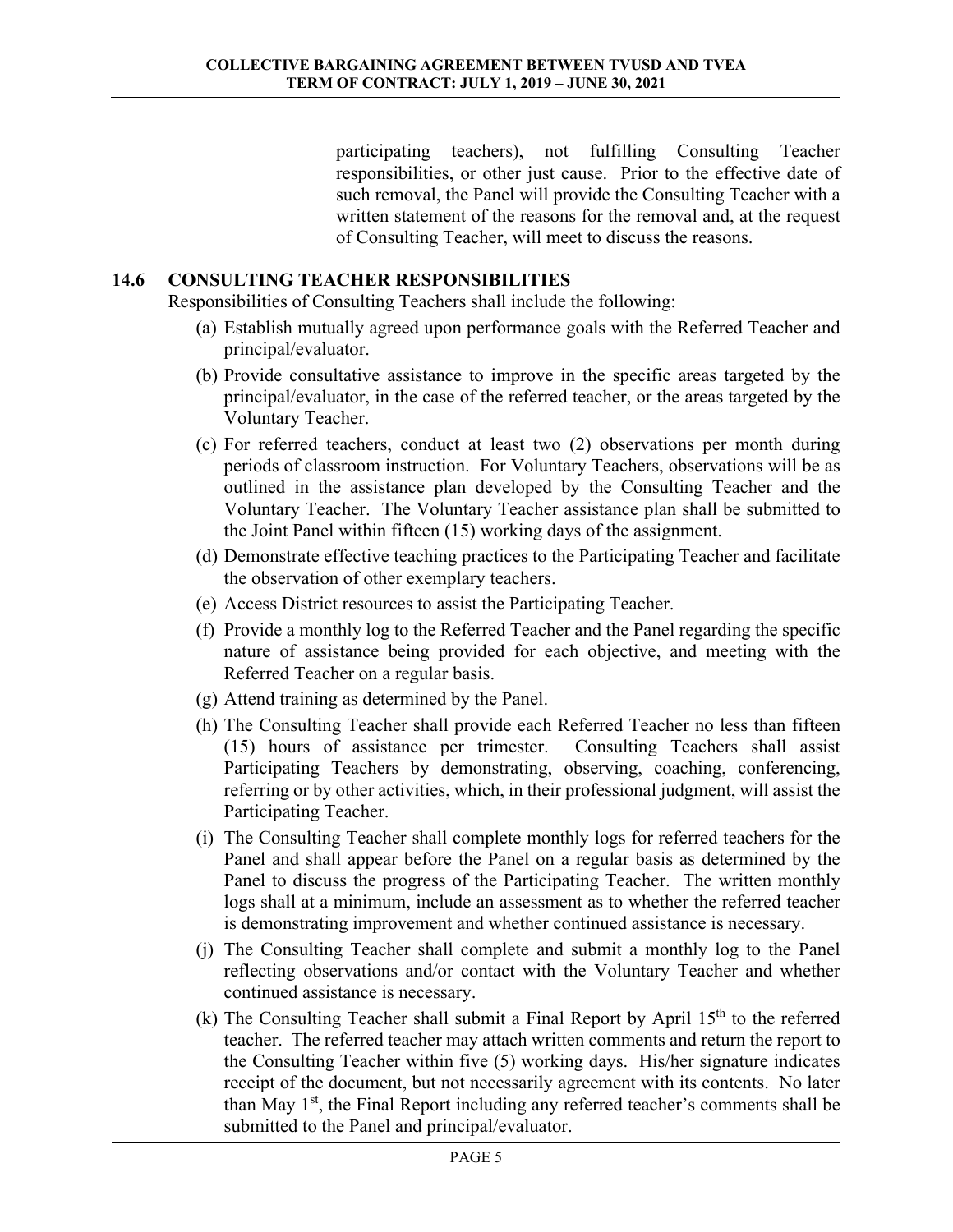(l) All reports shall be placed in the personnel file of the Referred Participating Teacher. The District in any personnel decisions or proceedings regarding the Referred Teacher may use the information obtained through participation in PAR Program. This information shall be accessible to the administrator(s) responsible for evaluating the performance of the Referred Teacher.

# **14.7 PARTICIPATING TEACHERS**

## **(a) Referred Teacher**

A Referred Teacher is a permanent teacher who receives assistance to improve his or her instructional skills, classroom management, knowledge of subject, and/or related aspects of his or her teaching performance as a result of an unsatisfactory final evaluation (Article 13). The principal/evaluator will provide the teacher with specific objectives and written recommendations regarding areas of improvement.

 After the final written evaluation by principal/evaluator, fifteen (15) days prior to the end of the school year, the Panel will assign the Consulting Teacher to address the areas for improvement as identified by the principal/evaluator. The Participating Teacher may request to be assigned to a specific Consulting Teacher.

 Once the teacher is referred and before the end of the school year, the principal/evaluator, the Referred Teacher, and the Consulting Teacher shall meet to discuss the unsatisfactory performance and recommended areas of improvement outlined by the principal, and to collaboratively identify types of assistance to be provided.

 It is anticipated that a referred teacher shall stay in the PAR Program for no more than a calendar year. However, a Referred Teacher may, under special circumstances, remain in the Program for a total of eighteen (18) months upon a Panel recommendation.

 Documents generated by Consulting Teachers and Panel Members regarding specific Referred Teachers as part of the assistance process set forth in this agreement shall be deemed personnel records and shall remain confidential to the extent required by the law. All reports shall be placed in the personnel file of the referred Participating Teacher. The District in any personnel decisions or proceedings regarding the Referred Teacher may use the information obtained through participation in PAR Program. This information shall be accessible to the administrator(s) responsible for evaluating the performance of the Participating Teacher.

# **(b) Voluntary Teachers**

 A Voluntary Teacher is a permanent classroom teacher who volunteers to participate in the PAR program.

 The Voluntary Teacher may apply to the Panel in writing to be assigned to work with a Consulting Teacher. The Voluntary Teacher may request to be assigned to a specific Consulting Teacher.

 Upon assignment, the Consulting Teacher shall meet with the Voluntary Teacher to develop a plan for voluntary assistance. The plan may be submitted to the principal for purposes of coordination and planning, upon the Voluntary Teacher's